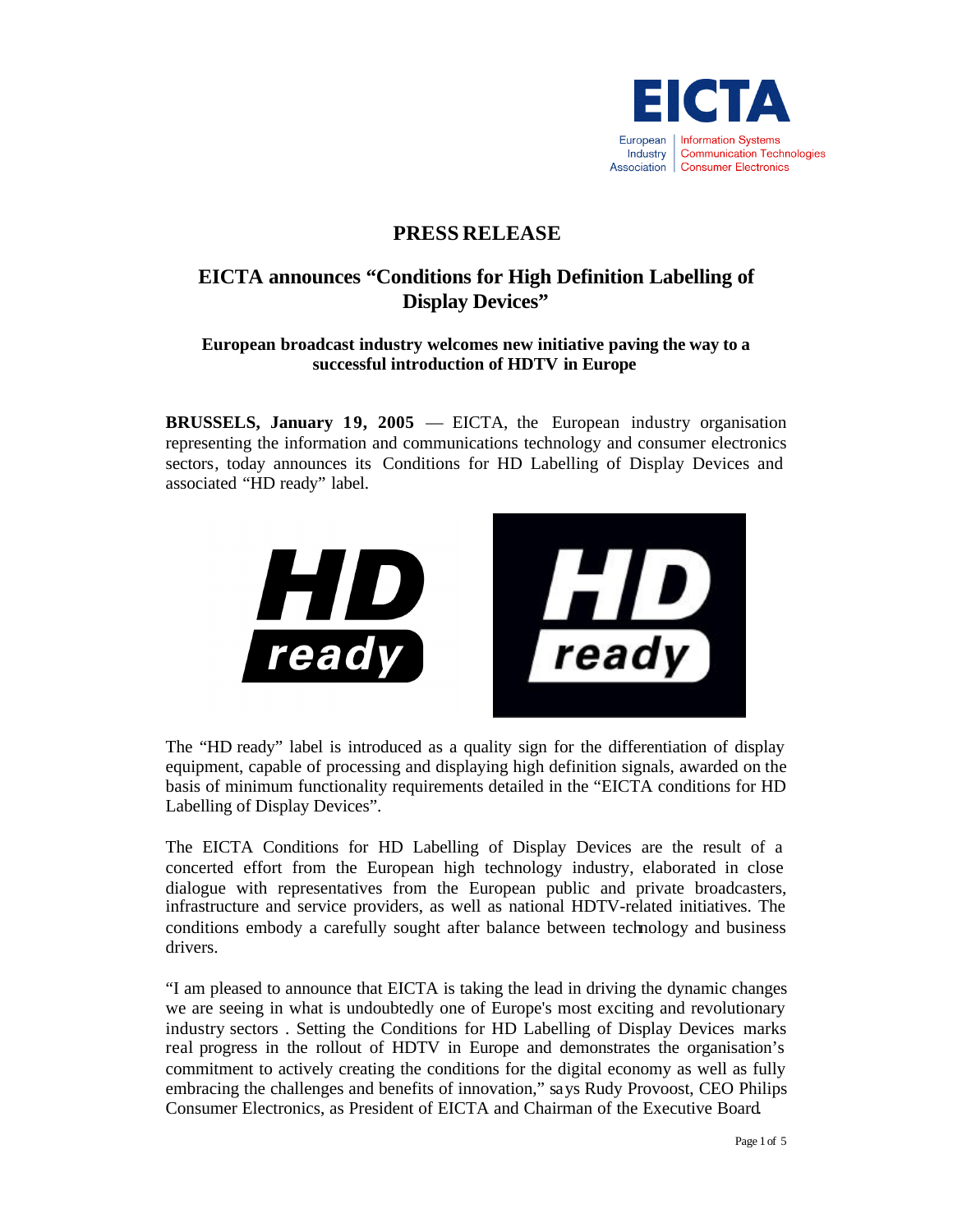In an early response, some of the parties that were involved in the process that led to the definition of the EICTA Conditions for HD Labelling of Display Devices commented:

"It is critically important that the public is informed about the capabilities of home displays to provide high definition television - and that broadcasters understand what will happen to their content. The "HD ready" label is fully supported by Europe's national broadcasters, the Members of the European Broadcasting Union (EBU). The EICTA "Conditions for HD Labelling of Display Devices" offers a well balanced approach which responds to viewers' and broadcasters' needs for certainty regarding interoperability with future HD receiver products." says Daniel Sauvet-Goichon Chairman, EBU Technical Committee.

Ferdinand Kayser, President and CEO of SES ASTRA, states: "The "HD ready" label provides consumers with the guarantee that displays from different manufacturers are genuinely future -proof and fully compliant with commonly agreed technical standards for state-of-the-art High Definition broadcasts. In combination with ASTRA's unique 24 hour HD promo channel which is available for live demonstrations on HD displays at points of sales all across Europe, it provides a powerful marketing tool to educate millions of end-consumers about the single most important technological development in broadcasting since the introduction of color TV: HDTV!"

The issues addressed by the EICTA "HD ready" label are critical to fostering growth, guaranteeing confidence in the Consumer Electronics sector, and achieving the goals of putting Europe on the worldwide HDTV map.

The EICTA Conditions for HD Labelling of Display Devices offers a carefully balanced approach which preserves the incentives for European innovation in broadcasting technologies, while also responding to the consumer's call for certainty and clear messaging regarding interoperability w ith future HD receiver products.

The "HD ready" label should introduce consumer assurance and confidence when purchasing new display devices assumed to be ready for use with High Definition broadcasts and other HD equipment. The label is awarded within a self-certification regime.

#### **For further information:**

For further information linked to the EICTA "Conditions for HD Labelling of Display Devices", please contact Tony Graziano at EICTA: +32-2-7068478 tony.gr aziano@eicta.org

Web site: http://www.eicta.org/

Further information on the European Broadcast Union is available at: http://www.ebu.ch

Further information about SES Astra is available at: www.ses-astra.com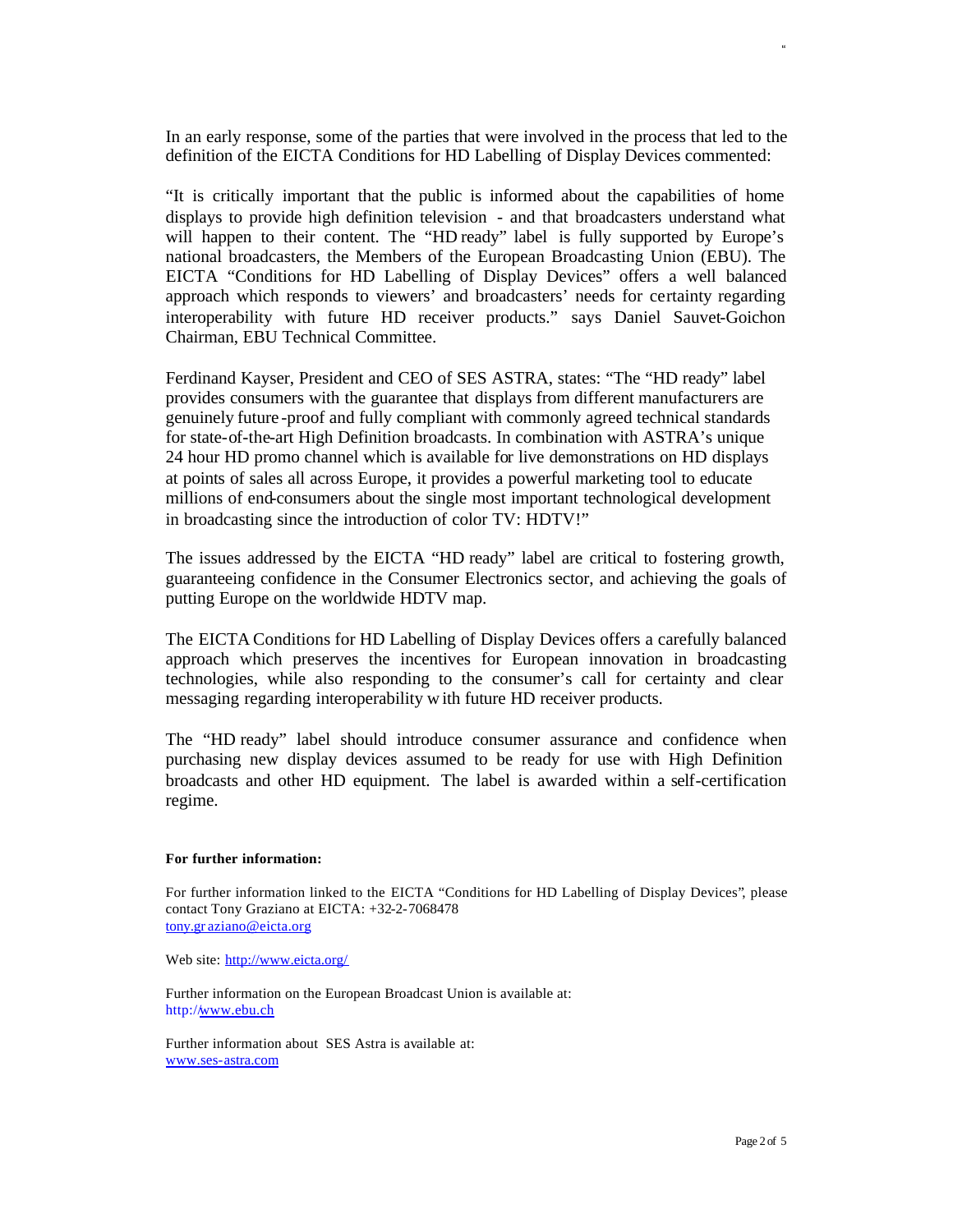#### **Notes to Editors:**

#### **About "EICTA Conditions for HD Labelling of Display Devices"**

#### **1. Scope**

The "HD ready" label is recommended as a quality sign for the differentiation of display equipment, capable to process and display HD signals, awarded on the basis of minimum functionality requirements. In addition to providing guidance for the dealers and consumers, the label should restrict misuse in advertisements e.g. HD capability for standard TV (SDTV) sets with progressive scanning.

The label "HD ready" is awarded to display equipment capable of presenting HD sources with a much higher resolution than standard PAL (576i) and meeting all the requirements detailed in section 4 below.

# **2. Logo**



# **3. HD reception and presentation**

The following figure illustrates the HD reception and presentation chain consisting of a HD set top box (HD STB) and a HD display device, or of an integrated HDTV television (HDTV) combining b oth parts within one device. The label "HD ready" only addresses the HD display device part.

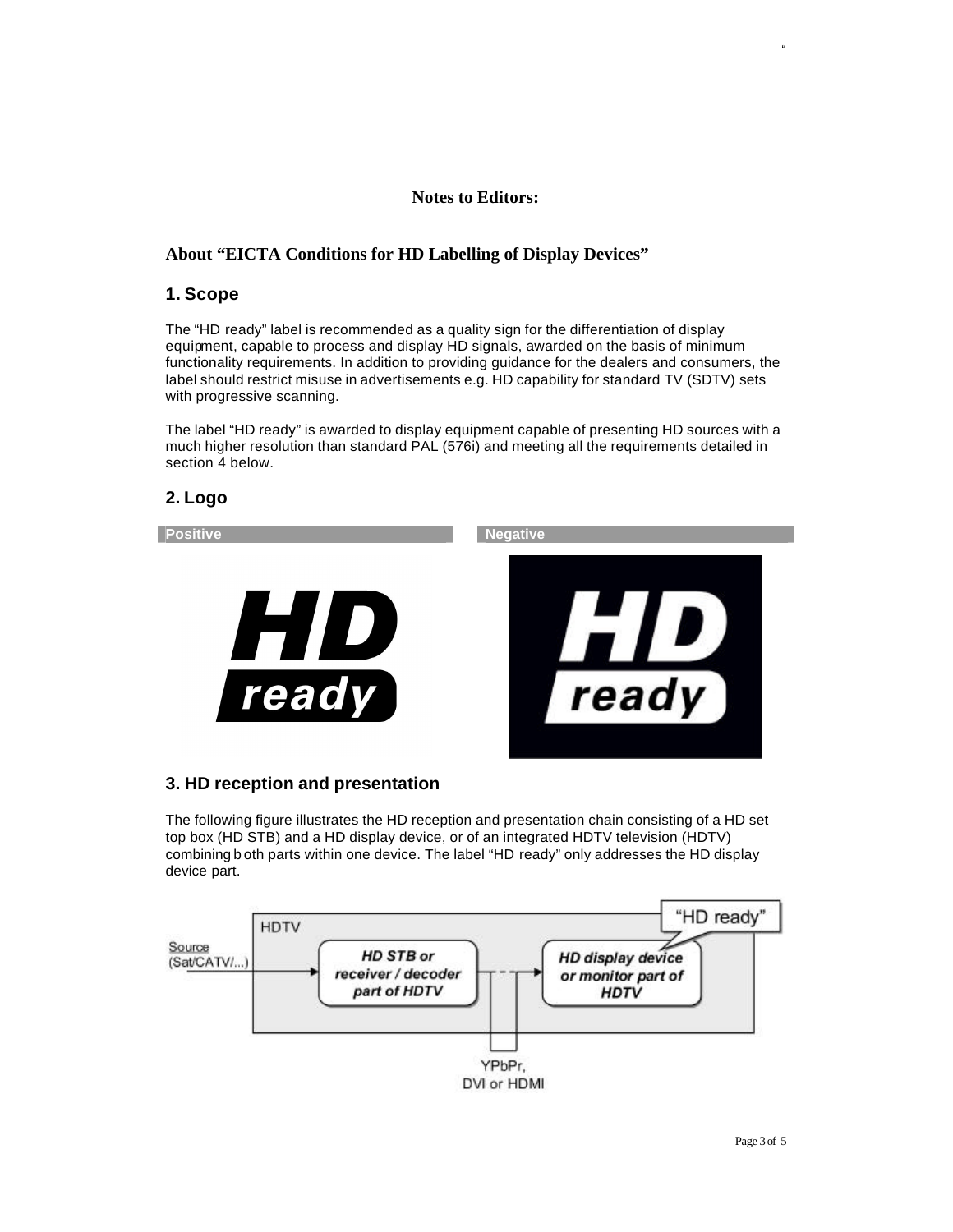# **4. Requirements for the label "HD ready"**

A display device has to cover the following requirements to be awarded the label "HD ready":

#### **1. Display, display engine**

• The minimum native resolution of the display (e.g. LCD, PDP) or display engine (e.g. DLP) is 720 physical lines in wide aspect ratio.

# **2. Video Interfaces**

- The display device accepts HD input via:
	- o Analogue YPbPr<sup>1</sup>, and
	- o DVI or HDMI
- HD capable inputs accept the following HD video formats:
	- o 1280x720 @ 50 and 60Hz progressive ("720p"), and
	- o 1920x1080 @ 50 and 60Hz interlaced ("1080i")
- The DVI or HDMI input supports content protection (HDCP)

# Technical reference:

 $\overline{\phantom{a}}$ 

The technical references as detailed hereafter or in a later backward compatible revision apply:

- DVI DDWG, "DVI Visual Interface", rev. 1.0, April 2, 1999 as further qualified in EIA/CEA 861 rev. B, "A DTV Profile for Uncompressed High Speed Digital Interfaces" May 2002, furthermore allowing both DVID and DVII connectors, requiring compliance to both 50 and 60Hz profiles, and requiring support for both 720p and 1080i video formats.
- **HDMI** HDMI Licensing, LLC, "High-Definition Multimedia Interface", rev. 1.0, December 9, 2002
- **HDCP** Intel, "High-Bandw idth Digital Content Protection System", rev. 1.1, June 9, 2003 (Note: on DVI HDCP rev. 1.0 or rev. 1.1 will apply)
- **YPbPr** CEA -770.3 rev. C, November 2001, with the notice that the connectors required may be available only through an adaptor

<sup>&</sup>lt;sup>1</sup>"HD ready" display devices support analogue YPbPr as a HD input format to allow full compatibility with today's HD video sources in the market. Support of the YPbPr signal should be through common industry standard connectors directly on the "HDready" display device or through an adaptor easily accessible to the consumer.